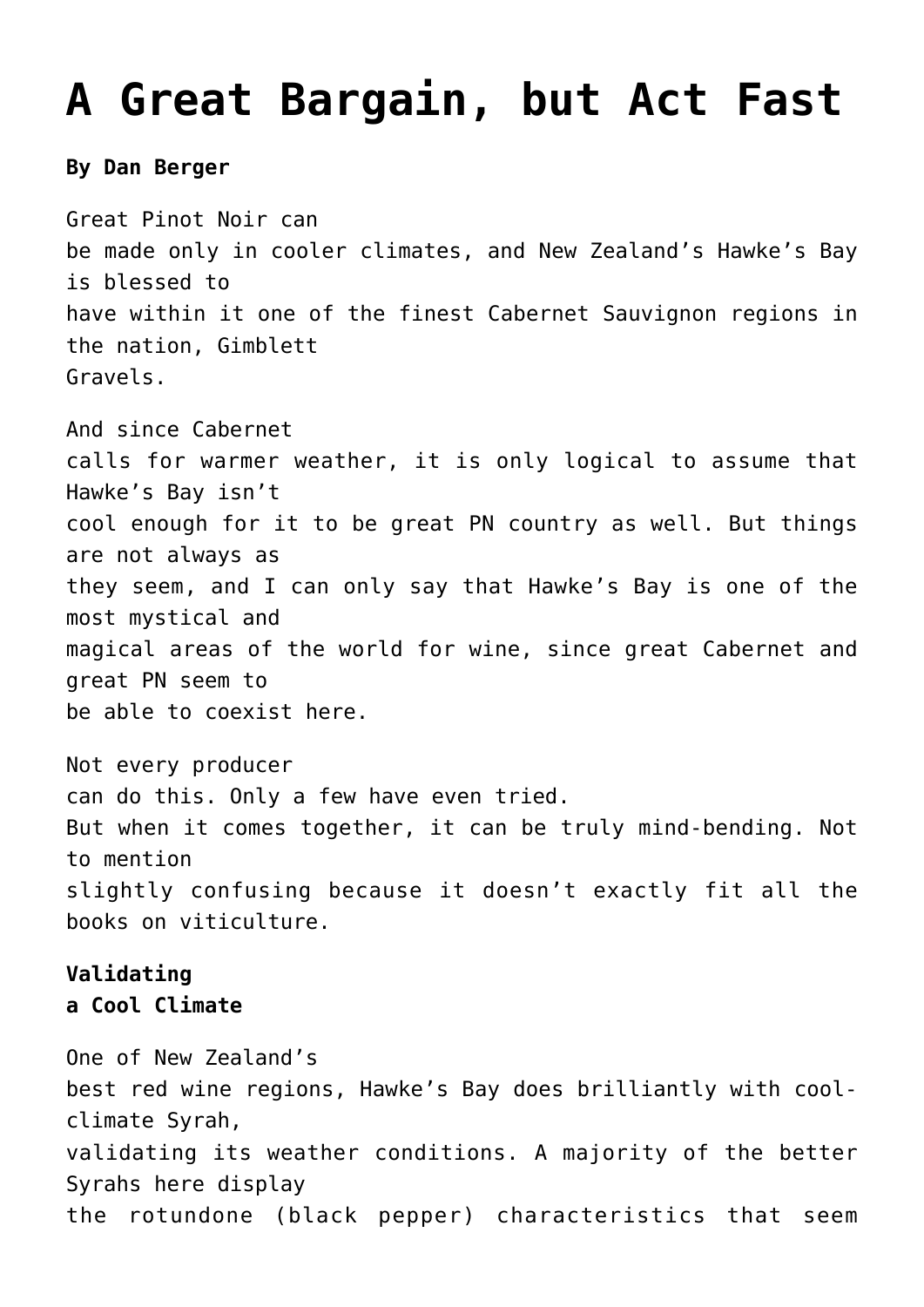extremely difficult to achieve in warmer regions.

The fact that Pinot Noirs from Hawke's Bay are rarely compared with the best in that two-island nation may be just a quirk of fate. Martinborough, Marlborough, Central Otago, and North Canterbury all are better-regarded PN regions.

Trinity Hill, with brilliant winemaker Warren Gibson at the helm, long has produced stellar wines from many different varieties, and less than a decade ago began exporting wine to the United States using a warehouse in Northern California.

Unfortunately, some legal issues arose that had absolutely nothing to do with the winemaker, the winery, or the product, but the result was an almost complete hiatus in the ability to sell the wines.

All of the cases that had been shipped here ended up in a temperaturecontrolled warehouse, and as time has gone on, the winery realized it needed to begin marketing the wines.

But to discount them as deeply as would be necessary could be damaging to the brand image, so a few wines have been very carefully distributed in ways that will allow them to disappear as quietly as possible.

The goal is to fly well under the radar.